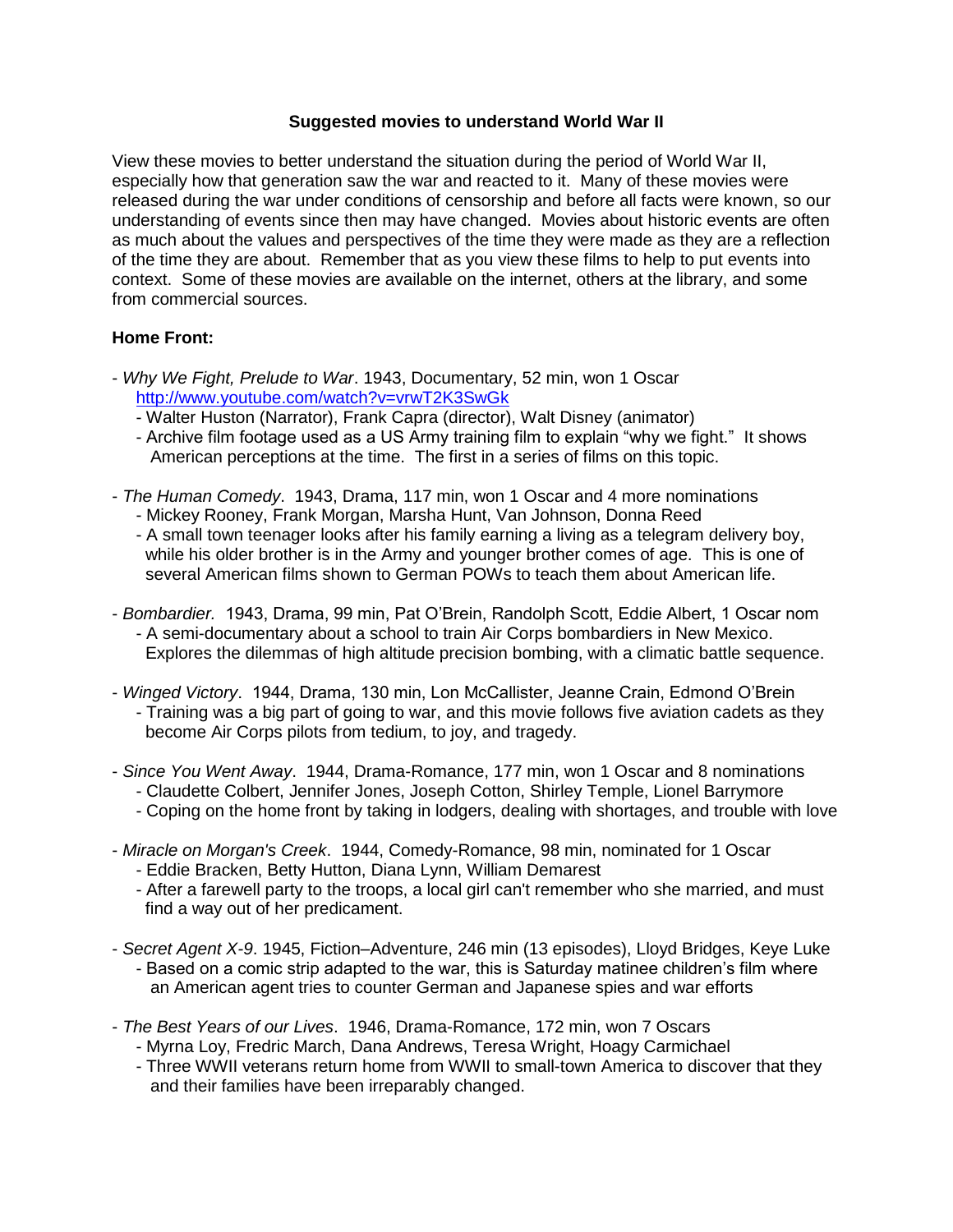- *Biloxi Blues*. 1988, Comedy-Drama, 106 min, 3 Tony awards for play
	- Matthew Broderick, Christopher Walken, Matt Mulhern, Penelope Ann Miller
	- From Neal Simon's award winning Broadway play, a New York City teenager goes through Army basic training in Mississippi during World War II in a classic coming of age story.
- *American Pastime*. 2007, Romance-Drama, 105 min
	- Aaron Yoo, Olesya Rulin, Carlton Bluford, Sami Roe
	- The forced resettlement of Japanese-American families to the Utah desert during World War II, and how they overcome racism through embracing jazz, baseball, and the war effort.
- *The War*. 2007, Documentary, 7 episodes of 2 hour each
	- Ken Burns, Director; Keith David, Narrator. Rest of cast portraying themselves.
	- This documentary examines American participation in World War II, especially through the eyes of people on the home front. Especially tracks the war's impact on four communities in California, Alabama, Wisconsin, and Connecticut through economic and social changes.

### **European Theater:**

- *Action in the North Atlantic*. 1943, Drama, 126 min, Humphrey Bogart, Raymond Massey, Alan Hale, Julie Bishop
	- The U.S. Merchant Marine took more casualties per capita than any other military service. This story tells of a liberty ship bound for Murmansk through the German U-Boat infested North Atlantic, and how an American tanker crew survives at sea after sinking.
- *Sahara*. 1943, Drama, 97 min, Humphrey Bogart, Bruce Bennett, Carrol Naish; 3 Oscar noms - In June, 1942, a small detachment of American tanks and crews, joined the British Eighth Army in North Africa to get experience in desert warfare under actual battle conditions. Realistically shows the brutal conditions, and international nature of the war.
- *Memphis Belle*. 1944, Documentary, 45 min. Dir, William Wyler, crew played by themselves <http://www.youtube.com/watch?v=sn0lHROvqGM>
	- Documentary about the 25th and last bombing mission of a B17, the "Memphis Belle". The "Memphis Belle" took part in a great bombing raid on sub-pens in Wilhelmshafen, Germany
- *The Battle for San Pietro*. 1945, Documentary, 32 min. Major John Huston is director-narrator <http://www.youtube.com/watch?v=0S6l3FKGYnQ>
	- A documentary filmed about the battle for a small village in Italy in which 1,100 US soldiers died. The Army originally refused to release this film considering it too damaging to morale.
- *The Story of G.I. Joe*. 1945, Biography-Drama, 108 min, Burgess Meredith, Robert Mitchum - Famous war correspondent Ernie Pyle follows an infantry company in its battles in North Africa and Italy telling the true story of soldiers, many portrayed by actual combat veterans.
- *13 Rue Madeleine.* 1947, Drama-Action, 95 min. James Cagney, Annabella, Richard Conte - This is a documentary style story of the Office of Strategic Services, the US Army espionage agency, that would become the Central Intelligence Agency. This is a fictional story of operations against the secret German rocket program and counter a German mole.
- *- Command Decision.* 1948, Drama-Action, 112 min - Clark Gable, Walter Pidgeon, Van Johnson, John Hodiak, Edward Arnold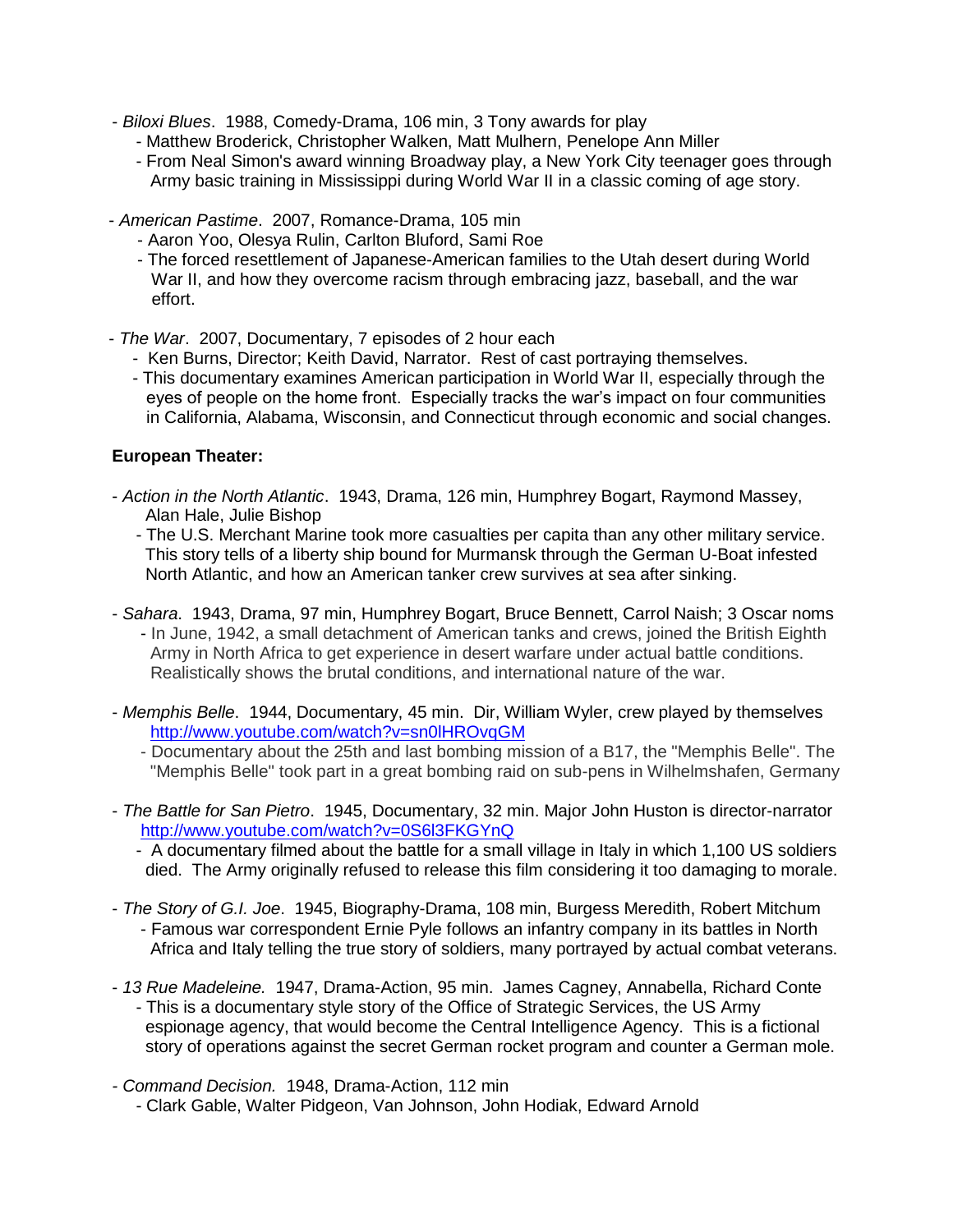- The difficult decisions of war balancing mission against people, weather, and politics are shown as Eighth Air Force bombers strike vital targets in Germany

- *Twelve O'Clock High*. 1949, Drama-Action, 132 min, won 2 Oscars
	- Gregory Peck, Gary Merrill, Millard Mitchell, Hugh Marlowe
	- The story of the early days of daylight bombing raids over Germany, and a commander who turns a "hard luck" bomber group into a disciplined unit despite heavy losses.
- *Battle Ground*. 1949, Drama-Action, 118 min, won 2 Oscars and nominated for 4 more - Van Johnson, John Hodiak, Ricardo Montalban, George Murphy
	- During the battle of the Bulge, American troops are surrounded and low on supplies, but refused to surrender. A study in psychology and morale, as much as action on the front.
- *The Longest Day.* 1962, Drama-Action, 178 min, won 2 Oscars and 3 more nominations - Eddie Albert, Richard Burton, Sean Connery, Henry Fonda, Robert Mitchum, John Wayne
	- The "D-Day" Allied invasion of Europe weaves together the story of many participants using a cast of 42 all-star actors. Covers the most momentous event on the western front.
- *The War Lover*. 1962, Drama-Action, 105 min, Steve McQueen, Robert Wagner - A World War II bomber pilot fails at everything not involving flying. He flies the most dangerous missions, but brings his crew back. Based on the better John Hersey novel.
- *- The Victors.* 1963, Drama, 175 min, nominated for 1 Golden Globe award
	- George Peppard, Peter Fonda, James Mitchum, George Hamilton, Vince Edwards
	- The story follows in the footsteps of a squad of young American soldiers from the Battle of Britain, through the fierce fighting in Italy and France, to capturing Berlin.
- *Anzio*. 1968, Drama, 117 min, Robert Michum, Peter Falk, Arthur Kennedy, Robert Ryan - One of WWIIs bloodiest battles as the Allies smash through the German lines at this Italian beachhead. Four months and 30,000 casualties before the Allies finally march to Rome.
- *World at War*. 1970, Documentary, 26 episodes each one hour, Laurence Olivier, narrator. - Perhaps the most accurate, comprehensive, and compelling view of World War II covering each of the belligerents: combat, atrocities, causes, and events afterwards.
- *A Bridge Too Far*. 1977, Drama, 175 min, Sean Connery, Ryan O'Neal, Michael Caine. - A historic telling of the failed attempt to capture several bridges to Germany by American, British, and Polish paratroopers in Operation Market-Garden in 1944.
- *Ike: Countdown to D-Day*. 2004, Drama, 89 min, Tom Selleck, James Remar, Nom 6 Emmys. - A historic drama of the 3 months before the D-Day operations in 1944 from Dwight Eisenhower's appointment as Supreme Allied Commander through the decision process and tribulations of organizing and executing the largest amphibious assault in history.
- Red Tails. 2012, Drama-Action, 125 min
	- Terrence Howard, Nate Paker, Tristan Wilds, Elijah Kelley, Daniela Ruah
	- A segregated fighter group fights both discrimination and Germans in making their mark during ground support and bomber escort duties flying from Italy. The special affects are over the top, but the story is very real, and perhaps understated.
- Fury. 2014, Drama- Action, 134 min. Brad Pitt, Shia LaBeouf, Logan Lerman, Micheal Pena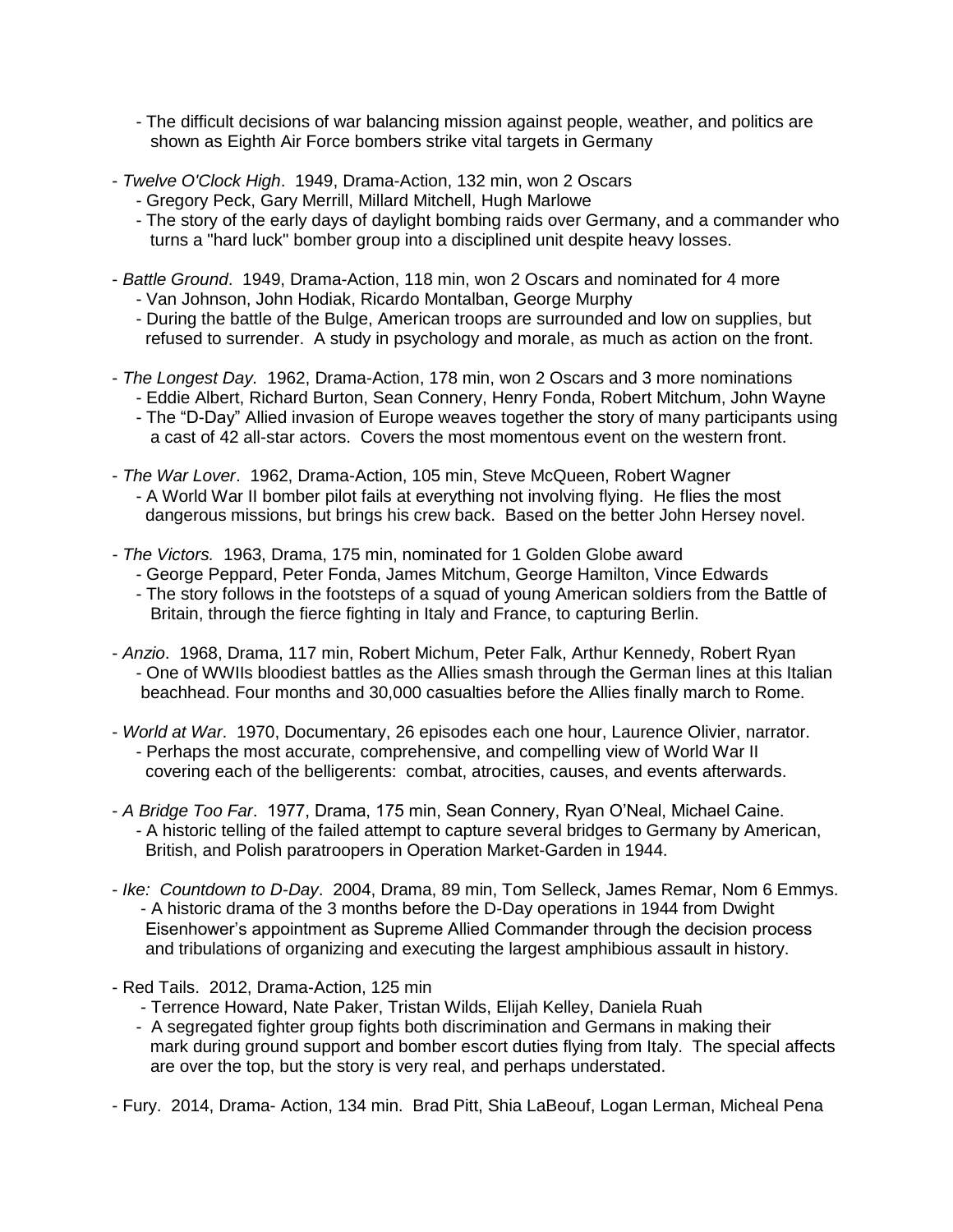- In April 1945 as the allies make their final push into Germany a veteran Sherman tank commander takes his crew behind enemy lines on a daring mission.

## **Pacific Theater:**

- *Wake Island*. 1942. Action-Drama, 87 min, Brian Donlevy, Robert Preston. Nom for 4 Oscars - December, 1941. With no hope of relief or re-supply, a small band of United States Marines try to keep the Japanese from capturing their island base in the opening days of the war.
- *- Bataan.* 1943. Drama, 114 min, Robert Taylor, George Murphy, Thomas Mitchell, Desi Arnaz - A patrol of American and Filipino soldiers are part of the desperate defense of the Bataan peninsula fighting off the Japanese invasion in early 1942.
- *Air Force.* 1943. Drama, 124 min, John Garfield, John Ridgely, Gig Young - True to history, this is the story of a B-17 bomber crew that arrived at Pearl Harbor during the attack, and then goes to participate in other missions during the war. Great flying scenes, although the last 30 minutes are fictional, a montage of other events.
- *With the Marines at Tarawa*. 1943. Documentary, 19 min, Marines play themselves, 1 Oscar. <http://www.youtube.com/watch?v=lSzIohU1Zj4>
	- This short documentary released by the Marine Corps, was one of the first showing American casualties and shocked the American public. This gives a realistic if censored view of one of the early island battles. Two photographers were killed filming this.
- *Destination Tokyo.* 1943. Action-Drama, 135 min. Cary Grant, John Garfiled. Nom 1 Oscar - A fictional account of a US submarine that sneaks into Tokyo Bay to place a spy team ashore in order to provide information for the first air raid over Tokyo, a U.S.
- *The Fighting Sullivans*. 1944. Drama, 112 min, Anne Baxter, Thomas Mitchell; nom 1 Oscar - The lives of five brothers growing up in Iowa during the days of the Great Depression and their eventual deaths in action in the Pacific theater are based on a true story.
- *The Fighting Seabees*. 1944, Drama-Romance, 100 min, John Wayne, Susan Wayward - The Navy's Construction Battalions were important to the island hopping campaign in the Pacific. This shows how the CBs worked on a remote Pacific island fighting the Japanese.
- *The Purple Heart*. 1944. Drama, 99 min, Dana Andrews, Richard Conte, Farley Granger - Several Doolittle Raider airmen were captured after bombing Tokyo. This is their true story of being prisoners of war, what they suffered, and eventual execution--depicted accurately.
- *The Battle of Midway*. 1945, Documentary, 18 min, won an Oscar <http://www.youtube.com/watch?v=7OBw0r28qC0&NR=1>
	- Henry Fonda & Jane Darwell (narrators), John Ford (director) was wounded during filming
	- Actual battle footage of the 1942 pivotal naval battle in which American forces defeated the Japanese navy. Compare to the 1976 dramatization of the battle, *Midway* with Henry Fonda
- *God is My Co-Pilot.* 1945, Biography, 90 min, Dennis Morgan, Ray Massey, Andrea King - True story of a USAAF transport pilot flying over The Hump to China, becomes one of the Famed Flying Tigers flying fighters against the Japanese. This is one of several American films shown to German POWs to teach them about American life.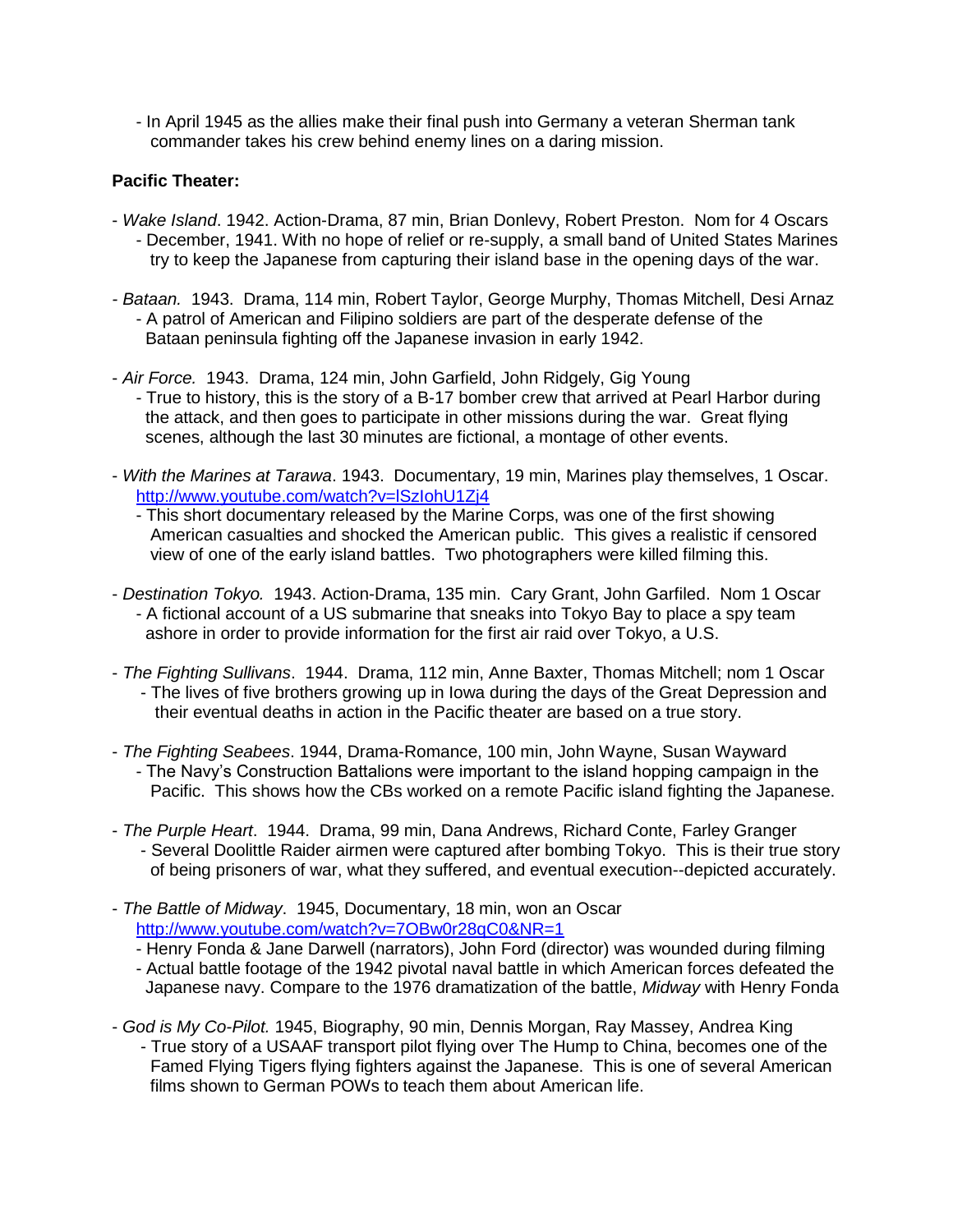- *They Were Expendable.* 1945, Drama, 135 min, Robert Montgomery, John Wayne, Donna Reed, Jack Holt, director John Ford. Nominated for 2 Oscars
	- Shortly after the attack on Pearl Harbor, a squadron of PT-Boats battle the Japanese in the Philippines. Based on the life of John Bulkeley who won a Medal of Honor.
- *Sands of Iwo Jima.* 1949, Drama-Action-Romance, 100 min, nominated for 4 Oscars - John Wayne, John Agar, Adele Mara, Forrest Tucker
	- A grizzled Marine sergeant trains his men hard for combat, in the hopes they will survive the bloody Pacific fighting. Compare to the more modern movie, *Flags of Our Fathers*.
- *Victory at Sea*. 1954, Documentary, 98 min (film version of 26 TV episodes) <http://www.youtube.com/watch?v=6ausVC2NhAo>
	- Through war time film footage, this film tells the story of the US Navy and Marine Corps in the Atlantic and Pacific Theaters. Noted for its music score and combat film footage.
- South Pacific. 1958, Musical, 157 min, won 1 Oscar and 2 nominations; Rossano Brazzi, Mitzi Gaynor, music by Richard Rogers and Oscar Hammerstein, author James Michener - Based on a Broadway hit play and the experiences of the author, life on a small navy base in the South Pacific is alive with war and romance. This confronts the stereotypes of inter-racial relations and is a gorgeous depiction of the island's landscape.
- *Tora! Tora! Tora!.* 1970, Drama-Action, 144 min, won 1 Oscar and 7 more nominations
	- Martin Balsam, So Yamamura, E. G. Marshall, James Whitmore, Tatuya Mihashi
	- A dramatization of the 1941 attack on Pearl Harbor, depicting the diplomatic actions and military preparations that ended with the destruction of the US fleet and entry into WWII.
- *The Great Raid*. 2009, Drama-Action-Romance, 132 min
	- Benjamin Bratt, James Franco, Connie Nielsen, Robert Mammone
	- In 1945, after the American invasion of the Philippines, a US Army Ranger company stages a raid 30 miles behind Japanese lines, with the help of the Filipino resistance, to rescue 500 American POWs from extermination.
- *Unbroken*. 2014, Biography, 120 min, Jack O'Connell, Domhnall Gleeson, Jai Courtney - A chronicle of the remarkable life of Louis Zamperini, an Olympic runner, and navigator who was taken prisoner by Japanese forces during World War II.

# **Occupation Duty:**

- *A Bell for Adano*. 1945, Drama, 103 min, the novel won a Pulitzer Prize
	- Gene Tierney, John Hodiak, William Bendix
	- A US Army major's unit is assigned to an occupied war-torn Italian town, in which they must manage its colorful citizens and problems without interfering with the rest of the war effort.
- *Battle of the Peace*. 1945, Documentary, 9:59 min. <http://www.youtube.com/watch?v=G0A1G1ZqVhg>
	- This Army news release shows the result of Allied bombing on the German city of Cologne, and then discusses the role of American occupation forces in de-nazification, and the military government (MG) in helping Germany to recover after the war.
- *A Foreign Affair.* 1948, Comedy-Romance, 116 min, nominated for 2 Oscars Jean Arthur, Marlene Dietrich, John Lund, Millard Mitchell